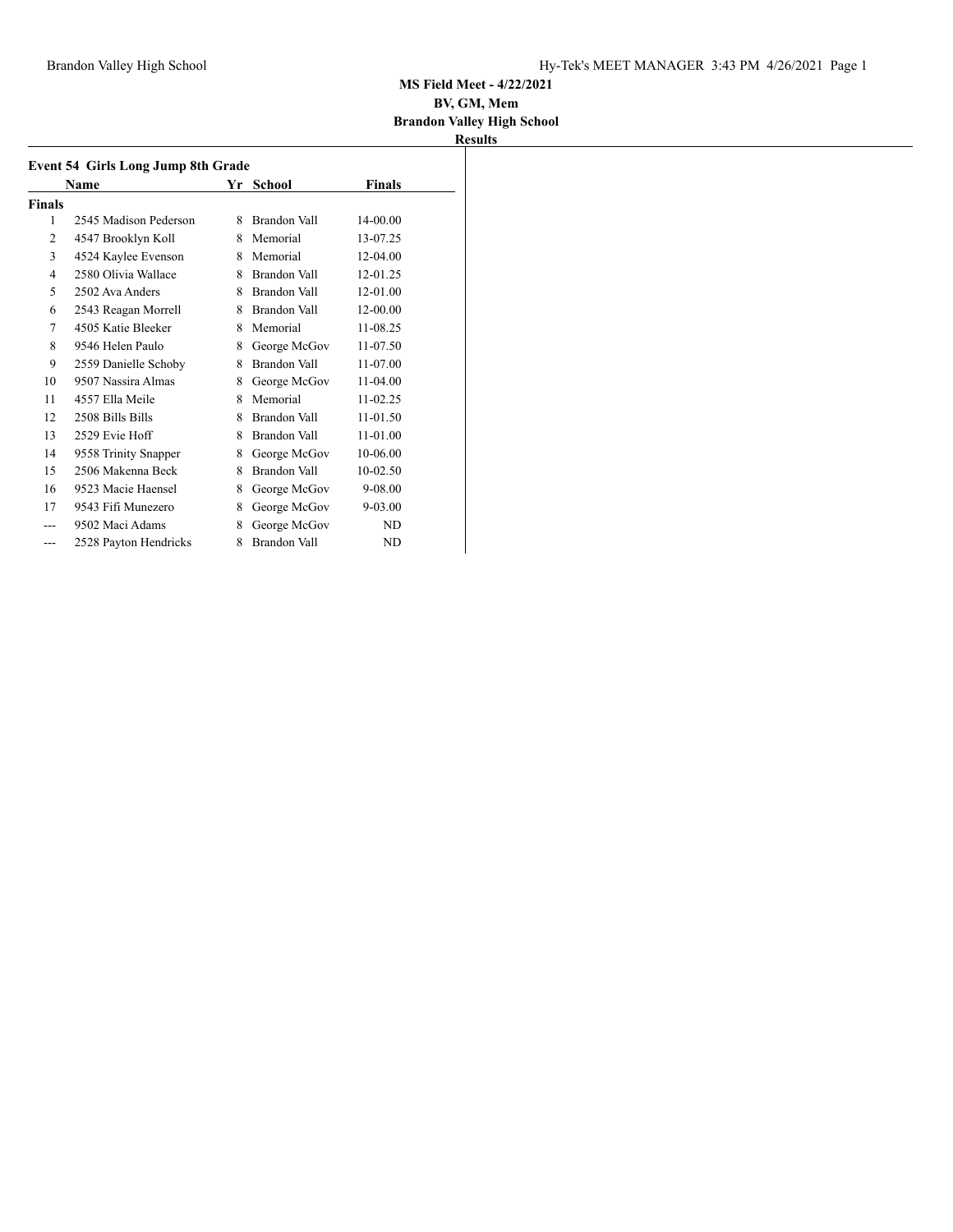|                | <b>Name</b>            | Yr | School              | <b>Finals</b> |
|----------------|------------------------|----|---------------------|---------------|
| Finals         |                        |    |                     |               |
| 1              | 2080 Gunnar Swift      | 8  | Brandon Vall        | 17-05.50      |
| $\overline{c}$ | 2028 Evan Gray         | 8. | Brandon Vall        | 17-01.50      |
| 3              | 2010 Trevin Bussa      | 8. | <b>Brandon Vall</b> | 16-10.50      |
| 4              | 2033 Miles Hunt        |    | 8 Brandon Vall      | $16 - 10.00$  |
| 5              | 2036 Drake Jellema     |    | 8 Brandon Vall      | 16-09.00      |
| 6              | 2011 Ryland Carroll    |    | 8 Brandon Vall      | 16-07.75      |
| 7              | 4015 Danal Dean        |    | 8 Memorial          | 16-05.00      |
| 8              | 2047 Hayden McGuire    |    | 8 Brandon Vall      | 16-01.00      |
| 9              | 2050 Wyatt Melcher     |    | 8 Brandon Vall      | 15-11.75      |
| 10             | 2087 Caden Walkes      |    | 8 Brandon Vall      | 15-04.00      |
| 11             | 4013 Carter Dahl       |    | 8 Memorial          | 15-03.50      |
| 12             | 4022 Damaris Fields    | 8  | Memorial            | 15-03.00      |
| 13             | 9003 Kennan Aman       | 8  | George McGov        | 14-09.00      |
| 14             | 4016 Jordan Dettler    | 8. | Memorial            | 14-05.00      |
| 15             | 9001 Hector Alcontor   | 8  | George McGov        | 14-02.00      |
| 16             | 4037 Marqueez Hatter   | 8. | Memorial            | 13-11.25      |
| 17             | 9071 Derek Ranschau    | 8  | George McGov        | 13-05.50      |
| 18             | 4089 Andrew Sanchez    | 8. | Memorial            | 13-05.00      |
| 19             | 4029 Alexzander Godes  | 8. | Memorial            | 13-04.00      |
| 20             | 9048 Shin Loreno       | 8  | George McGov        | 12-09.50      |
| 21             | 9013 Davien Billmeier  | 8. | George McGov        | 12-09.00      |
| 22             | 9074 Andy Robles       | 8. | George McGov        | 12-06.00      |
| 23             | 9078 Shawn Scherer     | 8  | George McGov        | 12-01.50      |
| 24             | 9014 William Blanloeil | 8  | George McGov        | 12-01.00      |
| 25             | 4079 Gerrit Peck       | 8. | Memorial            | 12-00.50      |
| 26             | 9023 Alex Feifarek     | 8  | George McGov        | 10-05.50      |
| 27             | 4077 Bam Palcovic      | 8  | Memorial            | 10-01.50      |
| $- - -$        | 4083 Kaden Rezac       | 8  | Memorial            | <b>ND</b>     |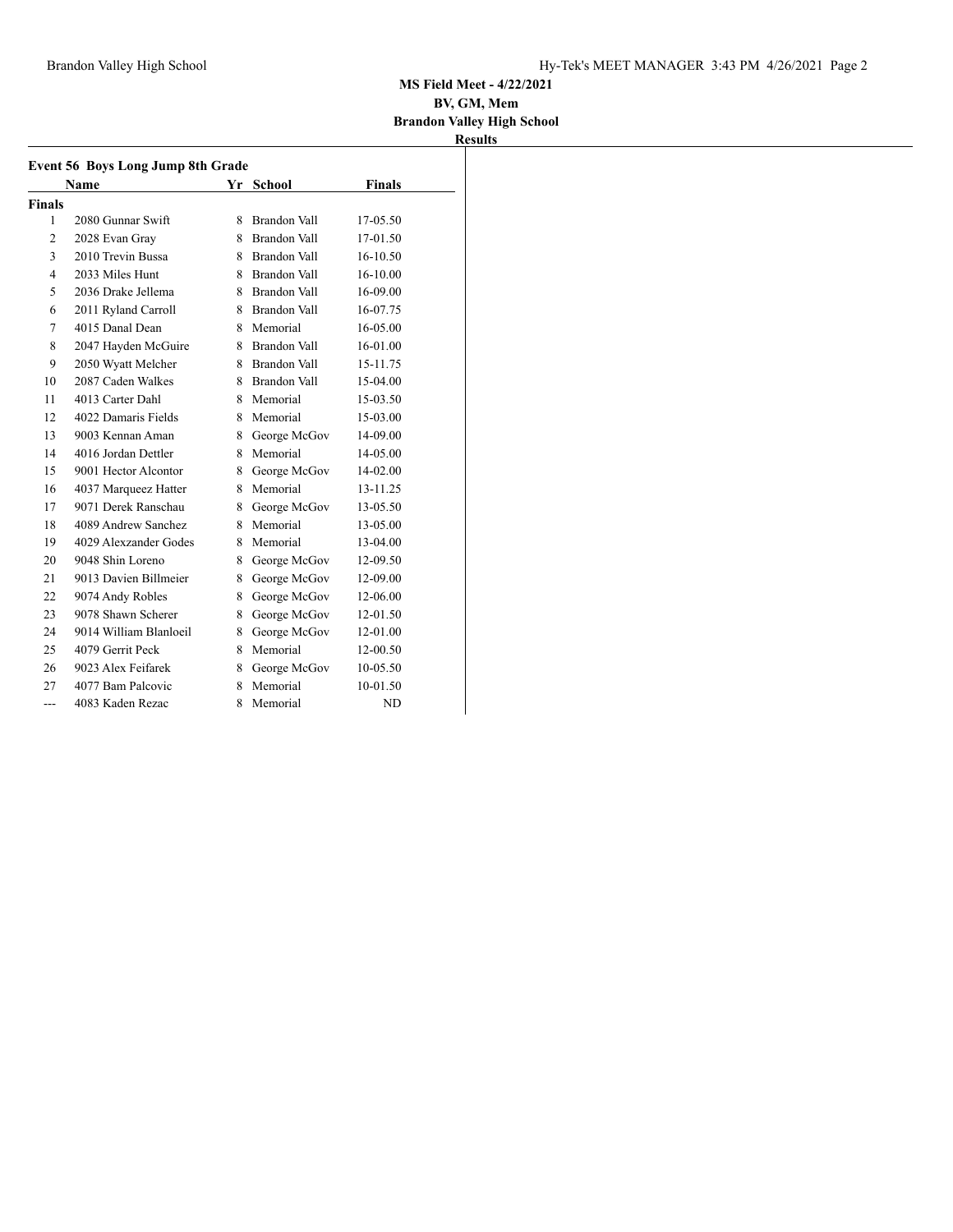| Event 58 Girls High Jump 8th Grade |                            |    |              |             |  |
|------------------------------------|----------------------------|----|--------------|-------------|--|
|                                    | Name                       | Yr | School       | Finals      |  |
| <b>Finals</b>                      |                            |    |              |             |  |
| 1                                  | 2511 Brooke Burnette       | 8  | Brandon Vall | 4-02.00     |  |
| 1                                  | 2531 Addison Hunsaid       | 8  | Brandon Vall | 4-02.00     |  |
| 1                                  | 4511 Emory Brosnahan       | 8  | Memorial     | $4 - 02.00$ |  |
| 4                                  | 4593 Shayne Stephens-Hartm | 8  | Memorial     | $4 - 00.00$ |  |
| 4                                  | 2506 Makenna Beck          | 8  | Brandon Vall | $4 - 00.00$ |  |
| 4                                  | 2508 Bills Bills           | 8  | Brandon Vall | $4 - 00.00$ |  |
| 4                                  | 4550 Savanna Kramer        | 8  | Memorial     | $4 - 00.00$ |  |
| 8                                  | 2543 Reagan Morrell        | 8  | Brandon Vall | $3 - 10.00$ |  |
| 8                                  | 9523 Macie Haensel         | 8  | George McGov | $3 - 10.00$ |  |
| 8                                  | 2585 Ella Zhukaliuk        | 7  | Brandon Vall | $3 - 10.00$ |  |
| 8                                  | 4596 Alexis Thoresen       | 8  | Memorial     | $3 - 10.00$ |  |
| 8                                  | 4506 Jorja Boll            | 8  | Memorial     | $3 - 10.00$ |  |
| 8                                  | 4517 Rachel Dagel          | 8  | Memorial     | $3 - 10.00$ |  |
| 14                                 | 9525 Kelsey Hyberston      | 8  | George McGov | 3-08.00     |  |
| ---                                | 2552 Emeline Risty         | 8  | Brandon Vall | NΗ          |  |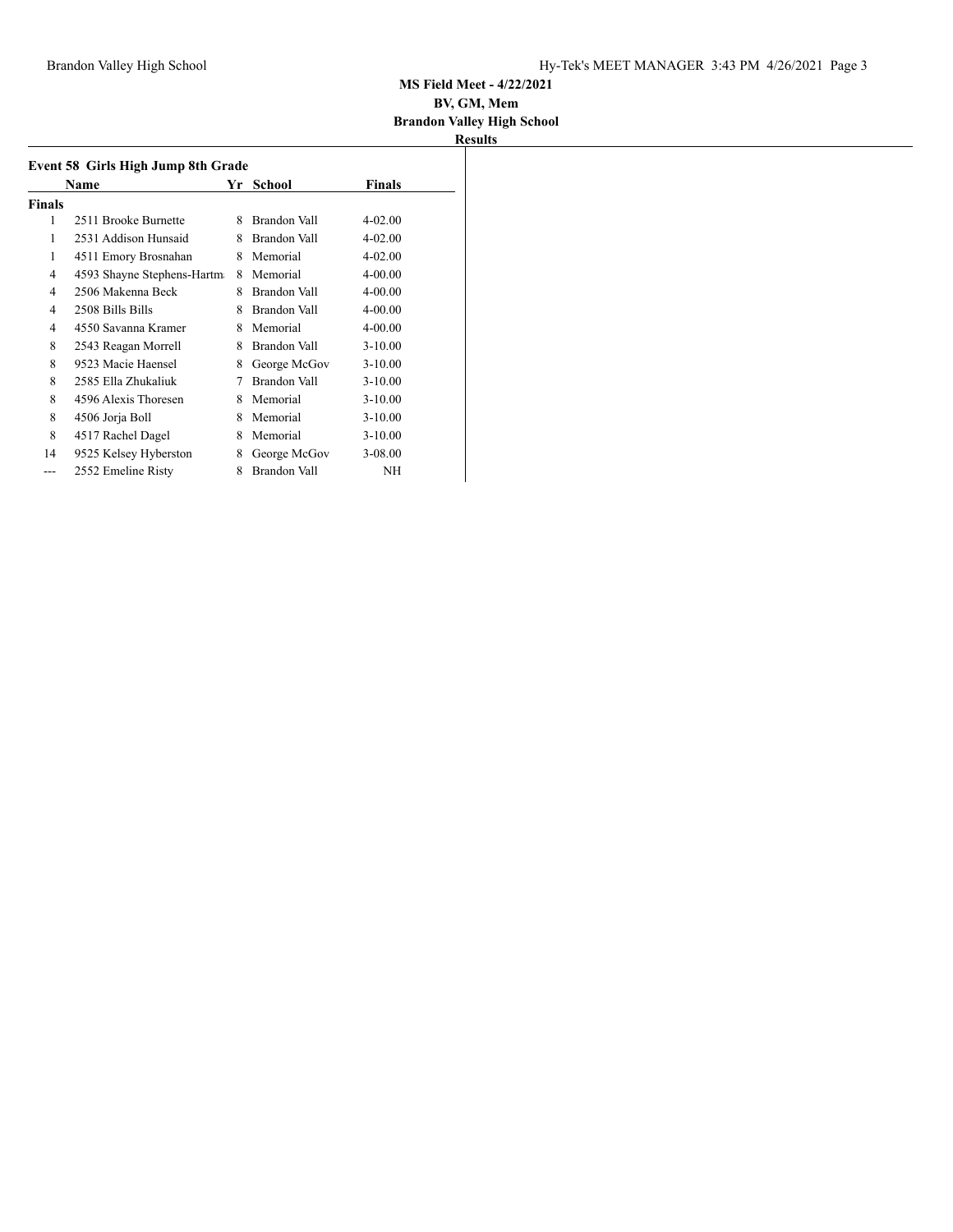| Event 60 Boys High Jump 8th Grade |                        |   |                     |             |  |
|-----------------------------------|------------------------|---|---------------------|-------------|--|
|                                   | Name                   |   | Yr School           | Finals      |  |
| Finals                            |                        |   |                     |             |  |
| 1                                 | 2043 Carter Labrie     | 8 | <b>Brandon Vall</b> | $5-02.00$   |  |
| 2                                 | 4042 Kaleb Horstman    | 8 | Memorial            | $5 - 00.00$ |  |
| 3                                 | 4094 Isaac Slowey      | 8 | Memorial            | $4 - 10.00$ |  |
| 3                                 | 4015 Danal Dean        | 8 | Memorial            | $4 - 10.00$ |  |
| 3                                 | 2011 Ryland Carroll    | 8 | Brandon Vall        | $4 - 10.00$ |  |
| 3                                 | 4016 Jordan Dettler    | 8 | Memorial            | $4 - 10.00$ |  |
| 7                                 | 2036 Drake Jellema     | 8 | Brandon Vall        | 4-08.00     |  |
| 7                                 | 4005 Bridger Baxa      | 8 | Memorial            | 4-08.00     |  |
| 7                                 | 2033 Miles Hunt        | 8 | <b>Brandon Vall</b> | 4-08.00     |  |
| 7                                 | 2023 Will Finn         | 8 | Brandon Vall        | 4-08.00     |  |
| 11                                | 2050 Wyatt Melcher     | 8 | Brandon Vall        | $4 - 06.00$ |  |
| 11                                | 9049 Kalaho Lyngola    | 8 | George McGov        | 4-06.00     |  |
| 11                                | 9014 William Blanloeil | 8 | George McGov        | $4 - 06.00$ |  |
| 11                                | 2041 Jake Kopsas       | 8 | Brandon Vall        | 4-06.00     |  |
| 15                                | 9002 Abel Alemayehu    | 8 | George McGov        | 4-04.00     |  |
| 15                                | 4093 Connor Schmidt    | 8 | Memorial            | 4-04.00     |  |
| 17                                | 9073 Tyler Roberts     | 8 | George McGov        | $4 - 02.00$ |  |
| 17                                | 9071 Derek Ranschau    | 8 | George McGov        | $4 - 02.00$ |  |
|                                   | 9040 Jaiden Jacobs     | 8 | George McGov        | <b>NH</b>   |  |
|                                   | 9083 Carter Spicer     | 8 | George McGov        | <b>NH</b>   |  |
| ---                               | 9029 Sam Glesiah       | 8 | George McGov        | NΗ          |  |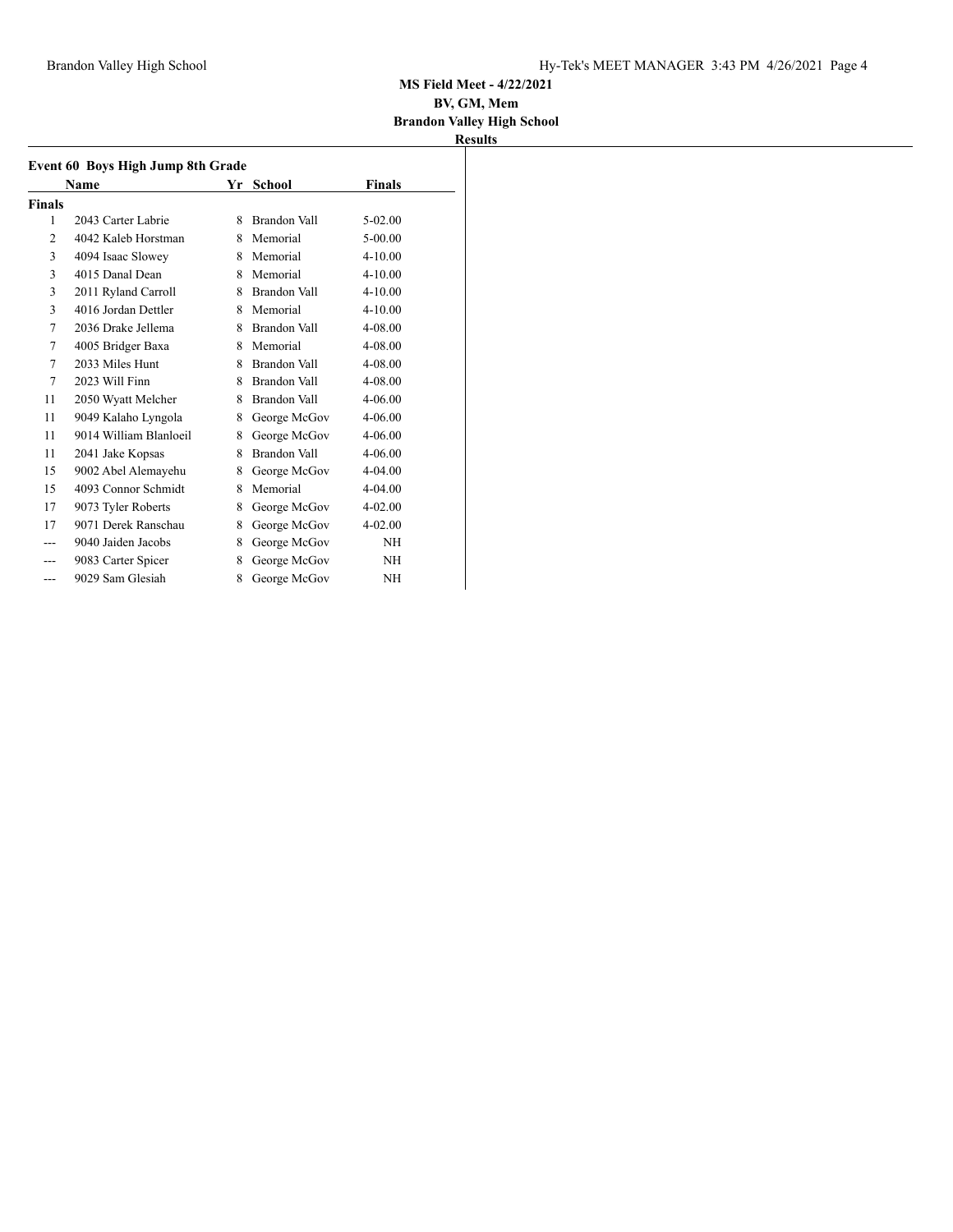|        | Name                  | Yr | School       | <b>Finals</b> |  |
|--------|-----------------------|----|--------------|---------------|--|
| Finals |                       |    |              |               |  |
| 1      | 2553 Adeline Roths    | 8  | Brandon Vall | 77-08         |  |
| 2      | 2513 Lily Christensen | 8  | Brandon Vall | $71 - 11$     |  |
| 3      | 2503 Julia Ask        | 8  | Brandon Vall | $63 - 10$     |  |
| 4      | 2542 Cadence Montooth | 8  | Brandon Vall | 57-03         |  |
| 5      | 4528 Aballa Gilo      | 8  | Memorial     | 53-03         |  |
| 6      | 4563 Addison Olander  | 8  | Memorial     | 51-07         |  |
| 7      | 9543 Fifi Munezero    | 8  | George McGov | $50 - 05$     |  |
| 8      | 9525 Kelsey Hyberston | 8  | George McGov | $37-06$       |  |
| 9      | 4540 Rylee Johnson    | 8  | Memorial     | $37-03$       |  |
| 10     | 4539 Morgan Johnson   | 8  | Memorial     | $35-04$       |  |
| 11     | 4542 Lily Kamnikar    | 8  | Memorial     | 34-09         |  |
| 11     | 9553 Teonna Randle    | 8  | George McGov | 34-09         |  |
| 13     | 4550 Savanna Kramer   | 8  | Memorial     | $25 - 04$     |  |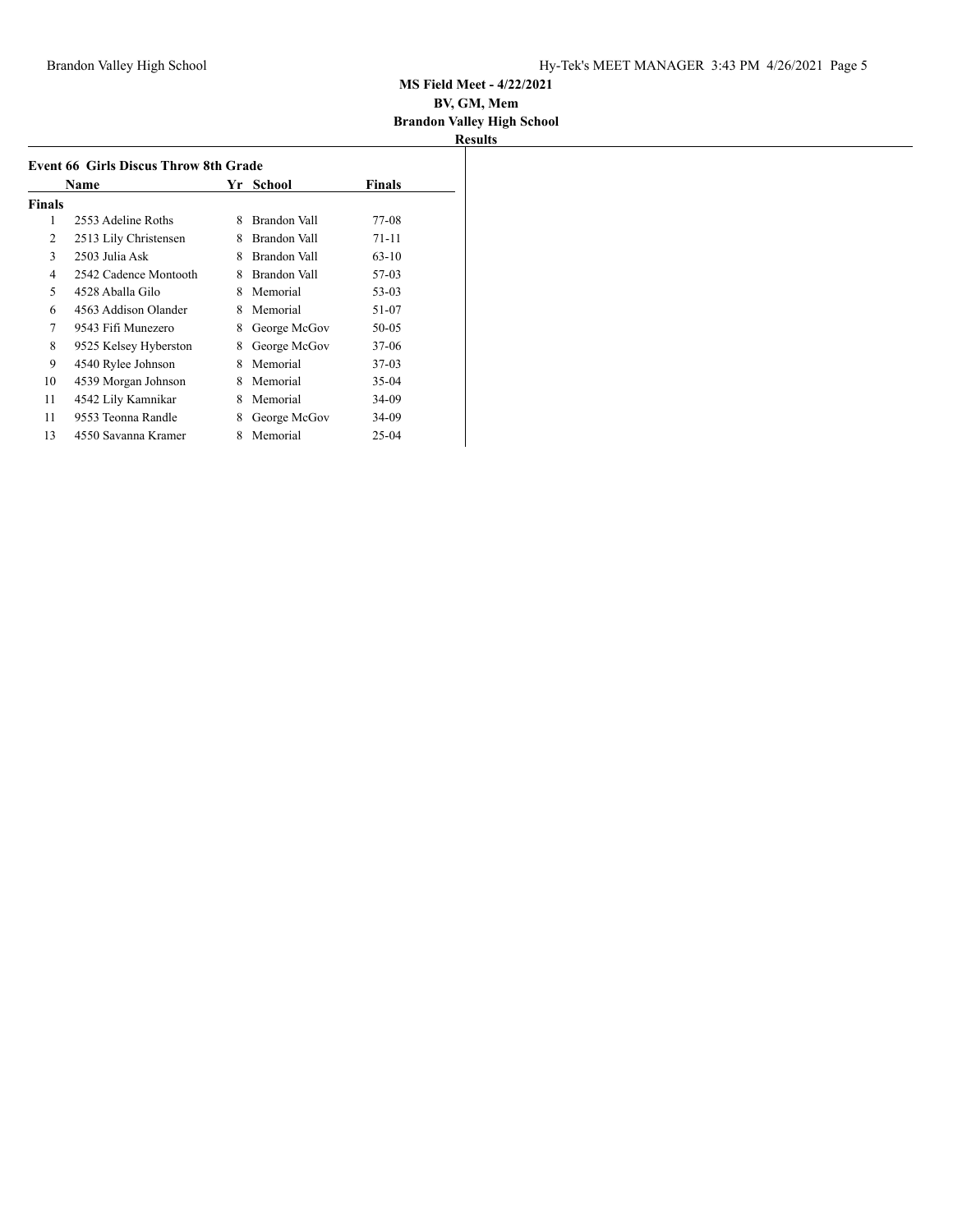| <b>Event 68 Boys Discus Throw 8th Grade</b> |                       |    |                     |           |  |
|---------------------------------------------|-----------------------|----|---------------------|-----------|--|
|                                             | Name                  |    | Yr School           | Finals    |  |
| Finals                                      |                       |    |                     |           |  |
| 1                                           | 2081 Madden Timmer    | 8  | <b>Brandon Vall</b> | 94-07     |  |
| 2                                           | 4096 Talon Stief      | 8  | Memorial            | 88-00     |  |
| 3                                           | 9029 Sam Glesiah      | 8  | George McGov        | 87-00     |  |
| $\overline{\mathcal{L}}$                    | 9001 Hector Alcontor  | 8  | George McGov        | 86-00     |  |
| 5                                           | 4053 Ryan Kusler      | 8. | Memorial            | $81 - 01$ |  |
| 6                                           | 9051 Jordy Martinez   | 8  | George McGov        | 80-04     |  |
| 7                                           | 4108 David Yusten Jr. | 8. | Memorial            | 79-10     |  |
| 8                                           | 9073 Tyler Roberts    | 8  | George McGov        | 78-09     |  |
| 9                                           | 2074 Demetri Simonsen | 8  | <b>Brandon Vall</b> | 77-09     |  |
| 10                                          | 4066 Simon Medehin    |    | 8 Memorial          | 74-02     |  |
| 11                                          | 4013 Carter Dahl      | 8. | Memorial            | $73 - 01$ |  |
| 12                                          | 9048 Shin Loreno      |    | 8 George McGov      | 71-11     |  |
| 13                                          | 4095 Kaleb Smith      | 8  | Memorial            | $71 - 02$ |  |
| 14                                          | 9002 Abel Alemayehu   | 8  | George McGov        | $71-00$   |  |
| 15                                          | 2039 Abel Kesete      | 8  | <b>Brandon Vall</b> | 69-11     |  |
| 16                                          | 4001 Brady Altenburg  | 8. | Memorial            | 64-09     |  |
| 17                                          | 4046 Sam Johnson      |    | 8 Memorial          | 64-01     |  |
| 18                                          | 4077 Bam Palcovic     |    | 8 Memorial          | 63-09     |  |
| 19                                          | 2083 Ethan Tucker     |    | 8 Brandon Vall      | 61-02     |  |
| 20                                          | 2005 Cade Bobzien     |    | 8 Brandon Vall      | $60 - 10$ |  |
| 21                                          | 4071 Logan Moore      |    | 8 Memorial          | 60-09     |  |
| 22                                          | 2042 Joe Kranz        | 8. | Brandon Vall        | 58-11     |  |
| 23                                          | 9083 Carter Spicer    |    | 8 George McGov      | 54-07     |  |
| 24                                          | 9054 Sofonias Melake  | 8  | George McGov        | 53-00     |  |
| 25                                          | 2069 Andrew Schwarz   | 8  | Brandon Vall        | $43 - 02$ |  |
| 26                                          | 9040 Jaiden Jacobs    | 8  | George McGov        | $42 - 08$ |  |
|                                             | 9023 Alex Feifarek    | 8  | George McGov        | ND        |  |
|                                             | 9006 Door Awoak       | 8  | George McGov        | <b>ND</b> |  |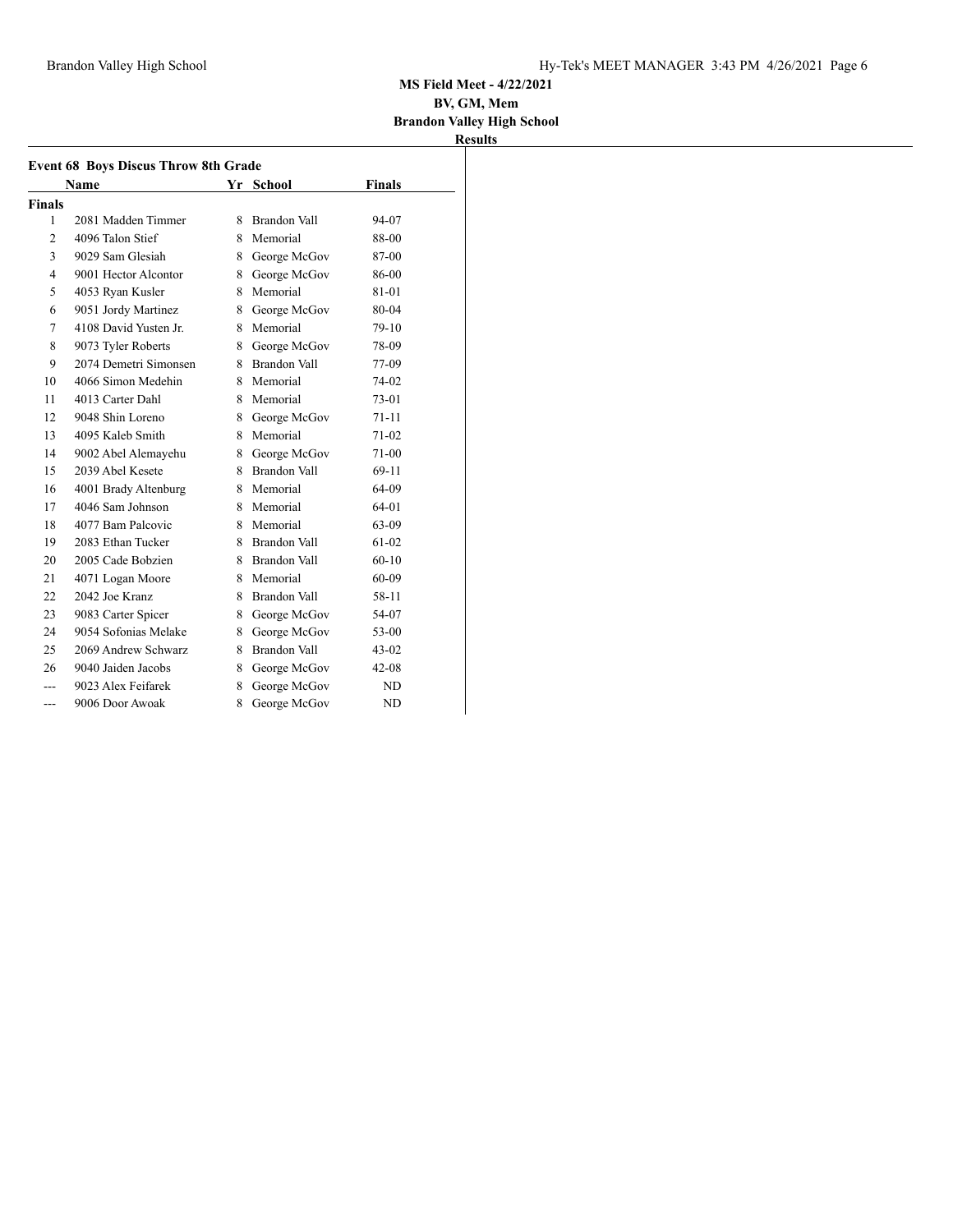| <b>Event 70 Girls Shot Put 8th Grade</b> |                       |    |              |               |  |  |
|------------------------------------------|-----------------------|----|--------------|---------------|--|--|
|                                          | Name                  | Yr | School       | <b>Finals</b> |  |  |
| Finals                                   |                       |    |              |               |  |  |
| 1                                        | 4596 Alexis Thoresen  | 8  | Memorial     | 24-00.25      |  |  |
| 2                                        | 2553 Adeline Roths    | 8  | Brandon Vall | $23 - 02.00$  |  |  |
| 3                                        | 2503 Julia Ask        | 8  | Brandon Vall | $22 - 10.50$  |  |  |
| 4                                        | 2513 Lily Christensen | 8  | Brandon Vall | 22-09.00      |  |  |
| 5                                        | 9538 Mehret Mehretab  | 8  | George McGov | 21-08.25      |  |  |
| 6                                        | 9553 Teonna Randle    | 8  | George McGov | 21-05.50      |  |  |
| 7                                        | 4514 Madie Butcher    |    | Memorial     | 20-02.50      |  |  |
| 8                                        | 4540 Rylee Johnson    |    | Memorial     | 19-08.75      |  |  |
| 9                                        | 2542 Cadence Montooth | 8  | Brandon Vall | 19-02.75      |  |  |